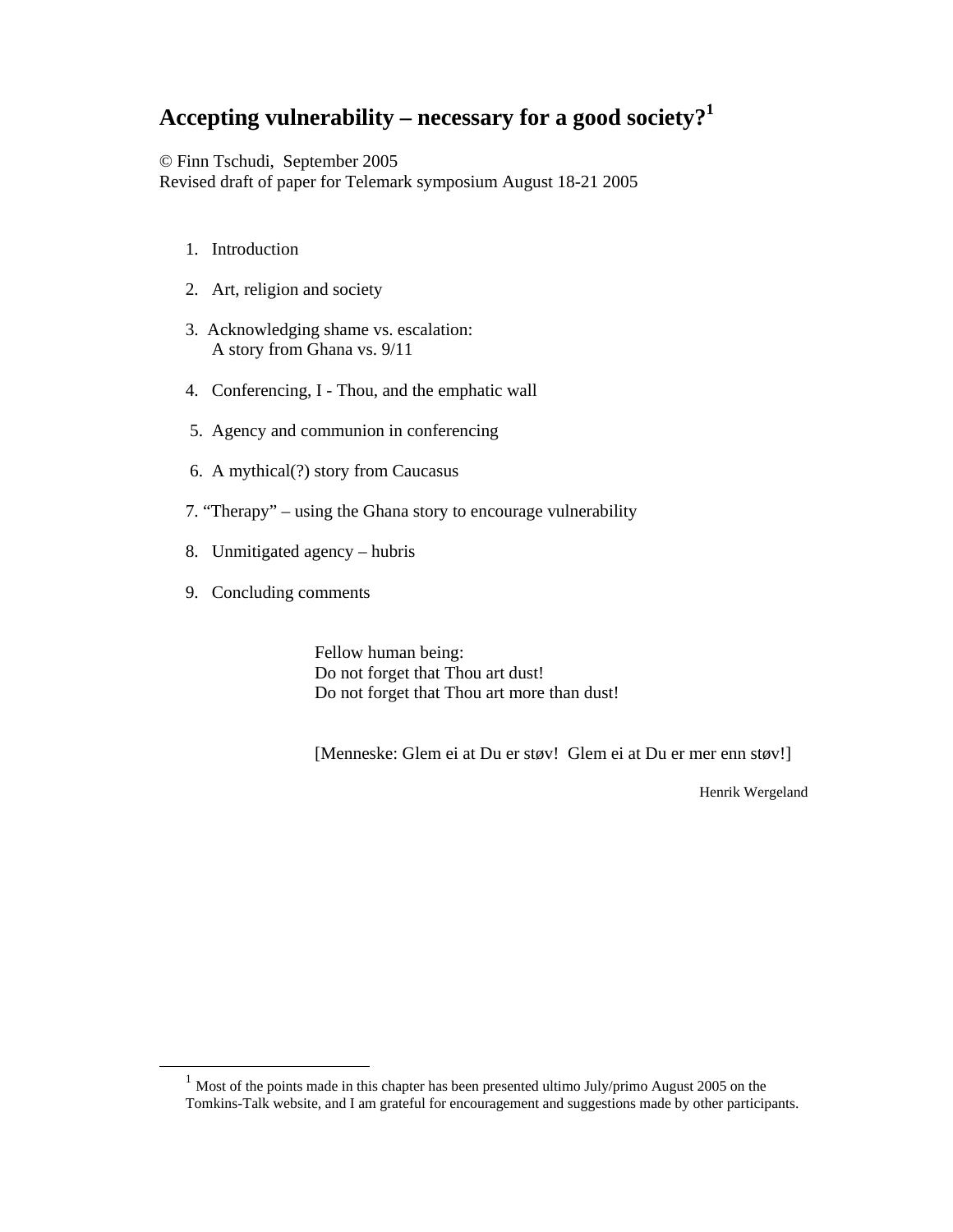### **1. Introduction**

In 1998 I had two major interests: I had gradually become aware that current psychology placed to little emphasis on emotional processes and I also became interested in processes for transforming conflicts. Concerning emotions I renewed a longstanding interest in the seminal contributions by Silvan Tomkins (1962,1963, 1991, 1992), Demos (1995). When checking the Tomkins website I saw that Tomkins' theory of affect had played a significant part in a new approach to conflict transformation in Australia. Don Nathanson - who has done more than any other in both making Tomkins' rather dense theory more accessible and also developed the theory further (Nathanson, 1992) - kindly introduced me to John McDonald, David Moore, Terry O'Connell and Margaret Thorsborne in Australia, and they introduced me to their work.

Their work is now seen as part of larger restorative movement, which contrasts with the dominant retributive tradition. Here the focus is not on who is to blame (and punished) when harm is done as is a major approach in the Western individualistic tradition. Rather the issue is seen as how to undo (as far as possible) the harm which has occurred and restore (or if necessary build) viable relations. For this purpose the major parties e.g. "offender(s)" and "victim(s)", and persons close to these parties are brought together in a **conference** where all participants are seated in a circle, and there is no table separating the participants. The Convenor (facilitator) follows a script which (hopefully) will bring the contesting parties to a point where strong negative emotions are transformed to mutual understanding and cooperation. An excellent introduction to conferencing is Moore & McDonald (2000), where this approach is shown to be relevant to a wide variety of conflicts. The present chapter builds on this and my previous work on conferencing, Neimeyer & Tschudi (2003), Tschudi & Reichelt (2004)

Here I specifically want to extend and elaborate the turning point between dominant negative emotions and cooperation which is called **collective vulnerability.** 

"When everyone has spoken and so contributed to the collective picture of what happened, individuals experience a sense of deflation, and the group experiences a collective sense of vulnerability (or a collective experience of shame)". Moore &, McDonald, 2000, p. 51). Concomitant with this is a deep recognition that "we are all in the same boat", an affirmation of joint humanity, what I think of as "jointness".

A major thesis in this chapter is that there is a universal core in deep cultural experiences (art, religion, myth, rituals) which is also found in transformation of serious conflicts.

In this chapter I first sketch a broad framework for experiences of vulnerability/ shame. Section 2 advances the proposition that such experiences may be at the heart of art and religion. Hopefully this will underscore the importance of honoring and promoting "soft" aspects of culture.

Section 3 draws on Lederach (2005) who provides a beautiful story of how acknowledging vulnerability may have played an important role in avoiding an all out civil war in Ghana in the mid 1990's. This is contrasted with the "hard" aspects of current US foreign policy in the wake of 9/11. .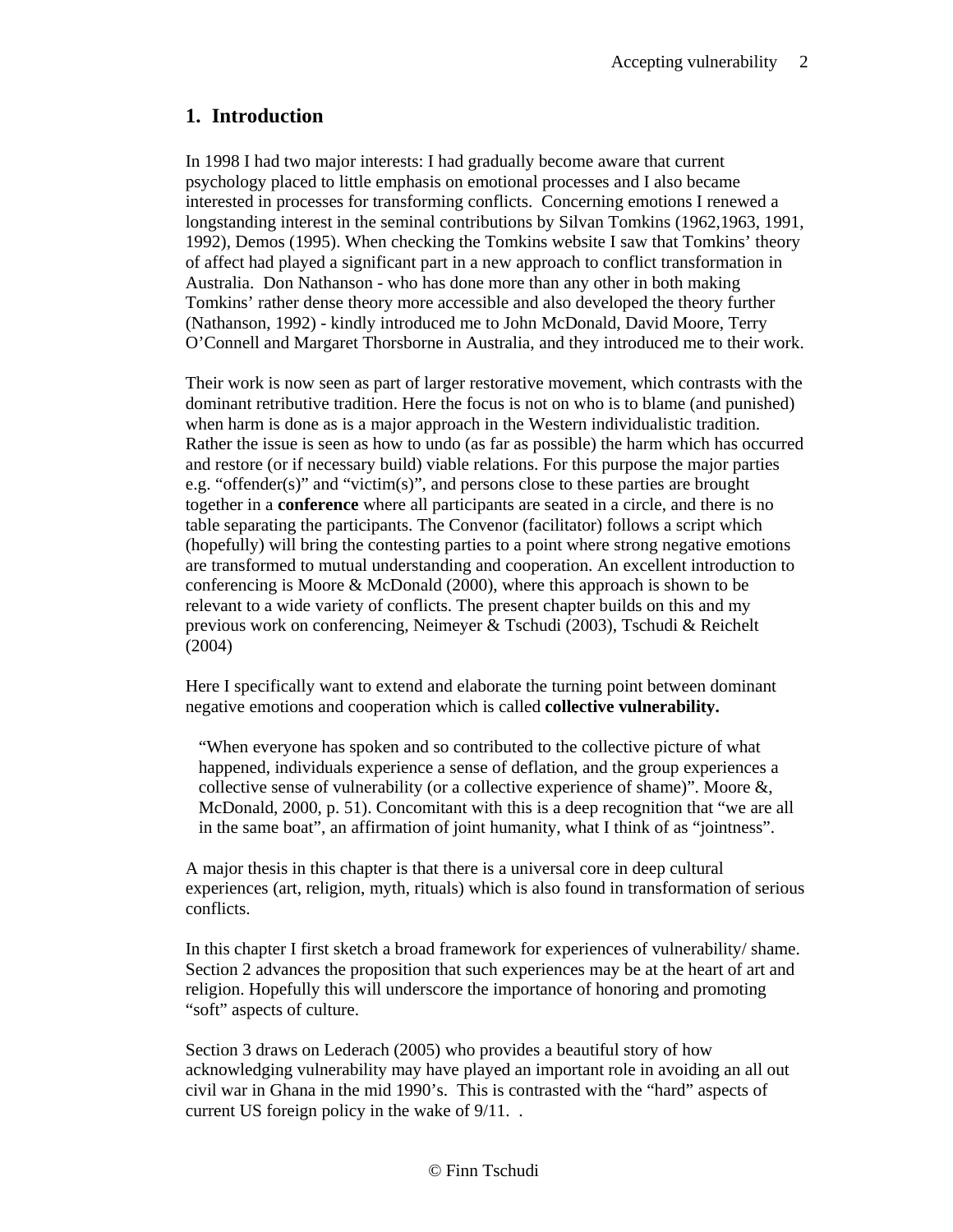The next subsections elaborate aspects of collective vulnerability in stories told in Neimeyer & Tschudi (2003). Section 4 gives preliminary sketch of some conditions for recognizing the other as Thou (vs. It). In section 5 Bakan's (1966) concepts agency and communion are introduced and two possible relations between agency and communion are illustrated:

 Agency may be a precondition for communion Experience of communion may foster a healthy agency

The story in section 6 illustrates that reconciliation is not a simple story of just saying "I'm sorry", a theme also prominent in the story in section 4.

Section 7 returns to problems associated with unbalanced agency/communion in organizations and proposes that the Ghana story may serve as an inspiration for promoting a more balanced atmosphere. This leads to some further comments on projects using art – specifically music and thus ties in with section 2.

While pride may be seen as a normal, healthy response, it may turn into lethal hubris, or "unmitigated agency" as Bakan (1966) warns against. This concept is further treated in Section 8 where we return to the story from Ghana and 9/11 in section 3.

#### **2. Art, religion and society**

Shame<sup>2</sup> has received extensive attention in the Tomkins tradition. The major emphasis here, however, has been on "bypassed shame", reactions which does not explicitly acknowledge shame but represent various defensive stances. Nathanson (1992) has formulated a "compass of shame", describing the four reactions (scripts) "withdrawal, attack self, avoidance, and attack others". Scheff (1994) has written extensively on "attack others" or in his terminology "shame-rage spiral". He does for instance find such spirals to be a major factor in the outbreak of both WW1, and WW2 in the last century.

In the present context, however, we focus on deep recognition of shame, as for instance collective vulnerability experienced in conferencing. Nathanson nods to the advantage of "acceptance" of shame, but Scheff has a more extensive treatment of what he prefers to call "acknowledged shame". (Normal use of shame – as a necessary "brake" which often is necessary in social relations – is usually done automatically, without much conscious cognitive effort. Here I focus on explicit, conscious acknowledgement of shame.)

Scheff (1995) has edited an issue of American Behavioural Scientist, vol. 38, 8 devoted to acknowledged shame. Here Frederic Turner's (1995) article: "Shame, Beauty, and the Tragic View of History" is of special interest. Turner elaborates the view that acknowledged shame is necessary for "a deep recognition of our joint humanity" or in

 $2<sup>2</sup>$  In the Tomkins tradition guilt is seen as a special case of shame. Readers might prefer to read "guilt" for some of the uses of shame here. One way to think of shame which might capture both the common sense notion and the more technical definition of "interrupted positive emotion" in the Tomkins tradition is to see shame as "exposed shortcomings".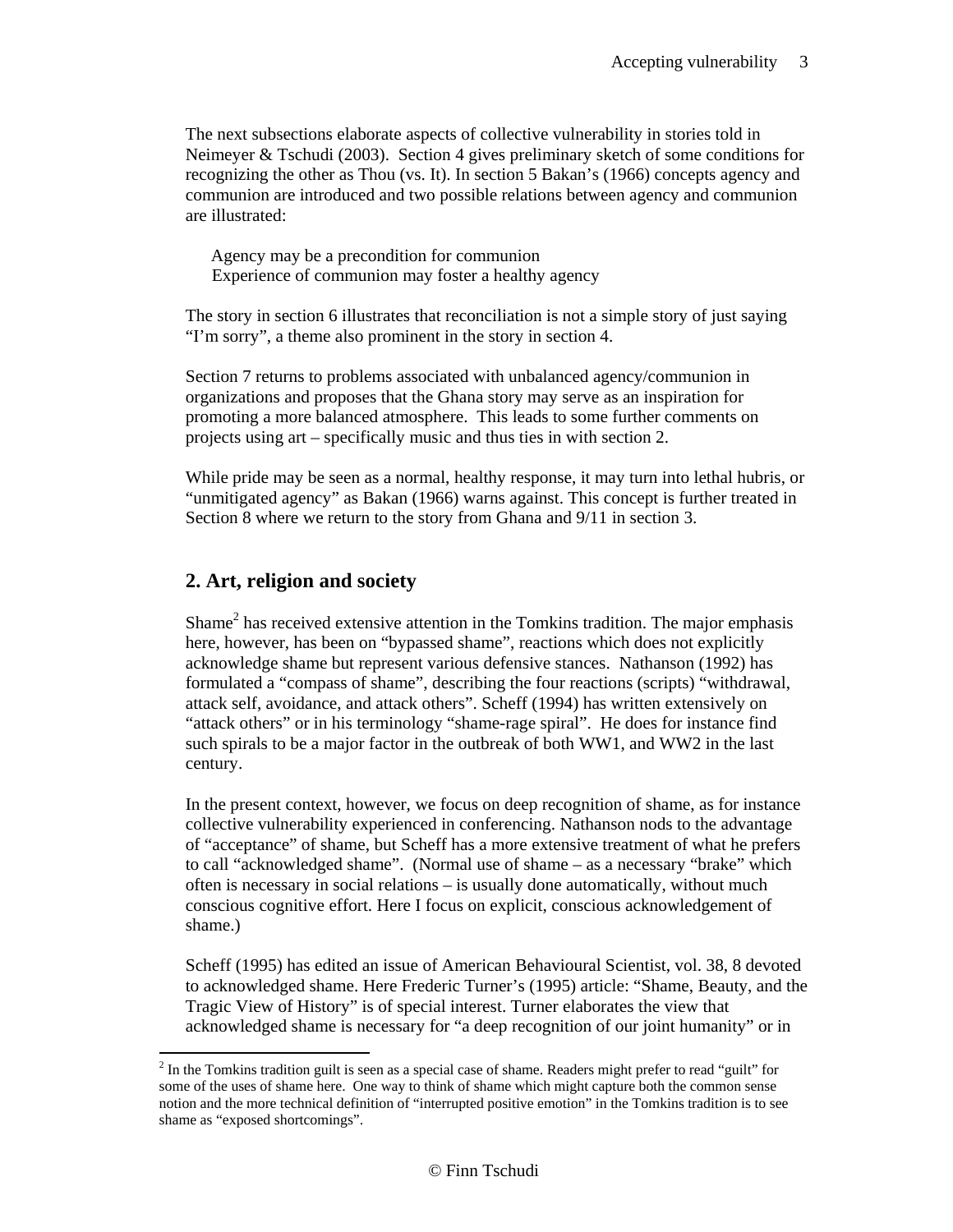his words "an astonishing feeling of solidarity with all human beings". The essential knot of our human predicament revolves around: "the problematic coexistence of a reflective mind with a smelly, sexed, and partly autonomous human body".

The Norwegian poet laureate in the first half of the nineteenth century, Henrik Wergeland, expressed it like this (sorry for inadequate translation):

 Fellow human being: Do not forget that Thou art dust! Do not forget that Thou art more than dust!

Turner describes several foundation myths dealing with "some deeply shameful act at the origin of the human world". I have been particularly taken by "the Eskimo story of Sedna and her father, Anguta. Sedna marries a dog against her father's wishes; the father kills her dog-husband; on the way back, a storm rises and Anguta, to lighten the boat, throws his daughter overboard; she clings to the boat and he, to get rid of her, cuts off her fingers… The severed fingers of Sedna become the beautiful warm-blooded marine mammals by which the Eskimos survive." This is an illustration of how "our myths conduct us into the realms of shame where the hot blush of consciousness can be transformed into the delicious shiver of beauty."

I have been raised in a good Christian family, every year hearing the Christmas gospel, but not as Turner describes it:

"the shameful story of Christmas, of the infant god born between the two places of excrement, urine and feces, and laid in a manger among the brutes.." The Norwegian word "krybbe" – English "crib" – brings forth more "sanitized" associations than "manger among the brutes" in the English version, and thus the shame has been partly eclipsed for me.

A further question: How come that my associations to the primal crucification scene is glorious sacrifice? What has been next to completely absent for me is that crucifying at that time was a mark of utter contempt, the ultimate way of bringing shame to the transgressor. Quite often I listen to 'Ytre Suløens jazz-ensemble' – one of the Norwegian jazz groups which occasionally visit New Orleans, their "sacred town". The specific song which here is relevant is Aline White singing "The old rugged cross". I have replayed it several times these days:

"On a hill far away stood an old rugged cross. The emblem of suffering, sorrow and shame."

In the present context the important point is that "shame" is barely audible in the text, mirroring lack of attention in my religious upbringing. Today this carries a strong metaphorical meaning for me.

Turning to art, a major thesis in the article is that acknowledged shame is the mother of all true art (my formulation), and unacknowledged shame is thus incompatible with genuine art and beauty. As Turner puts it: "The traditional forms of art are both reminders of our shame and revealers of beauty." When reading the article I was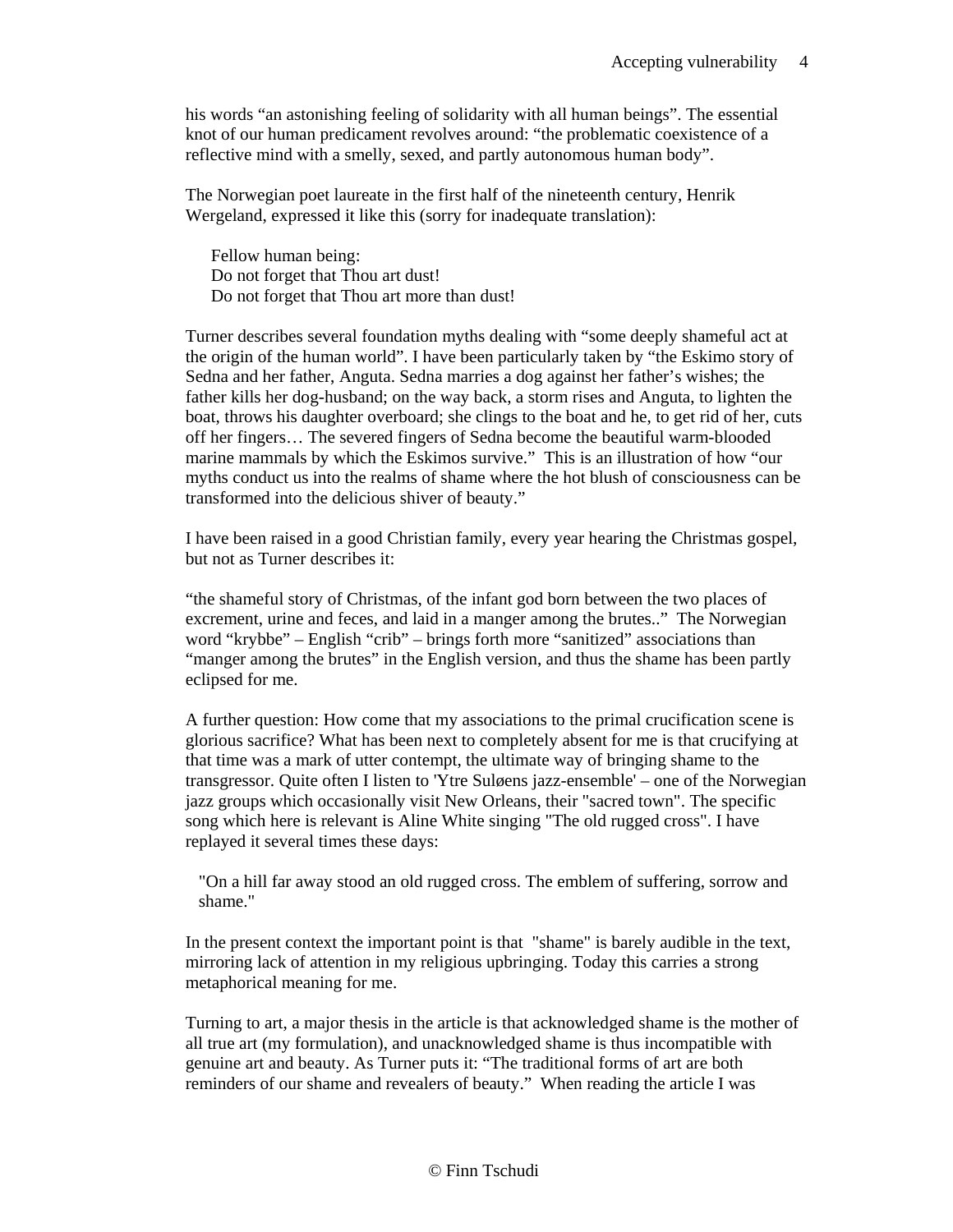reminded of Michelangelo's frescos in the sixteenth chapel; an awe-inspiring example of Turner's thesis.

An important mission for Turner is to castigate the major left and right political ideologies. Scheff has told him that "Both sides are equally at fault; they are involved in an extended shame- rage tangle." Concomitant with the rise of the left and right beauty, "the mysterious twin of shame", thus gets short thrift. "The political right arose out of a new response to shame; outright denial of the shameful kinship with the less fortunate.. All the shame of one's own condition is projected on the poor, the racially other.." and beauty is incompatible with the "breezy philistinism, the apparent incapacity for shame" by the right.

The left – where Turner indulges in strong bouts of self-criticism – is treated much more extensively. The main point, however, is that the left first "bypass the unbearable shame of personal failure, transform it into pity for the oppressed.. translates pity for the oppressed into hatred for the rich and successful"

He does point at a way out of the dilemma he poses for any left person (as I think of myself) when commenting on feminism. He distinguishes between radical feminism which clearly is indicted since it is "currently engaged in a debate about how best to deny the inherent shame of our division into two sexes. Should it deny the distinction itself, or deny the moral legitimacy of the male sex?" On the other hand he sides with the feminism "which is no more or less than the noble assertion of human rights and dignities".

His message is that "our dignity as human beings, paradoxically depends upon the acceptance of our shame.. In this perspective art may take on a new mission, which is also its old one – to be the ritual by which we accept our shame and transform it into beauty."

When I think about what "modernity" implies an expression from Max Weber is called to mind – living in "the iron cage of rationality". To me this speaks of an arid, disenchanted world, and I see Turner as encouraging us to search for and bring back the magical and wonderful to (re)enchant the world.

It has been a sobering experience to try to find whether my own views also contain denied shame and projections. Believing in dialogue, denied shame might be a basic obstacle since this will call forth defensive reactions. Hoping that my own journey here might be an inspiration to others I give some personal examples<sup>3</sup>

 $\overline{a}$ 

 $3$  A recollection from university life in the stormy 60's and 70's when marxists-leninists dominated the intellectual scene: In a conversation about the topics here my friend, neighbor, impeccably red, antiauthorian, rock expert Arild Rønsen reminded me of Pink Floys:

<sup>&</sup>quot;teacher leave us kids alone/we don't need your thought control"

With the advantage of hindsight we could both agree that Pink Floyd was simply on a wrong track, but unfortunately the attitude described above was widely shared in the university. Sometimes I had the impression that "critique of the subject" should take place before they really knew anything about the subject. I think we at least to some extent failed in upholding proper intellectual standards, and today I feel some shame in being too bent on being "popular", and going too far in seeing good points in their political agenda. My "reward" (which I hasten to say would be from just a very small minority) which I accidently picked up,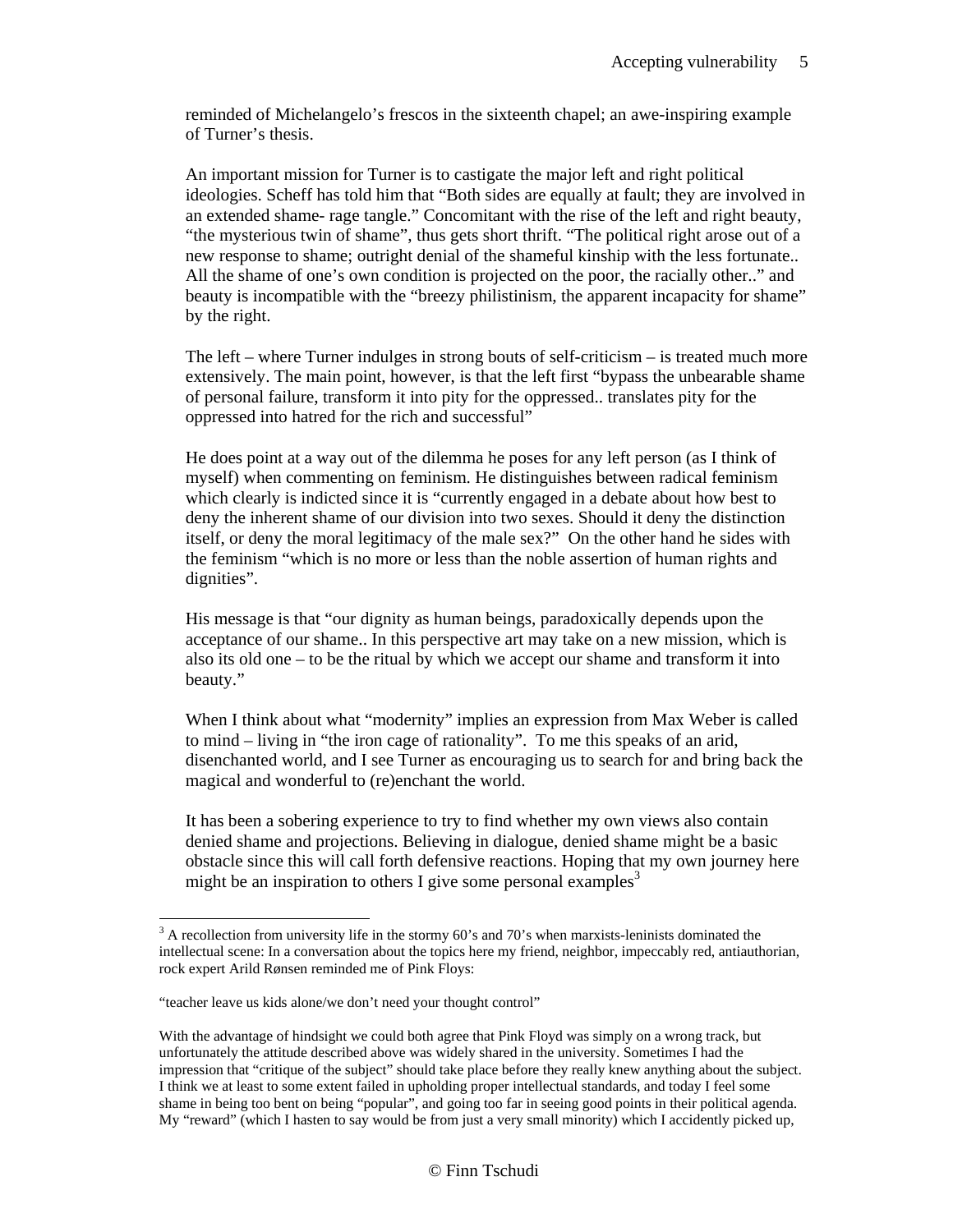#### **3. Acknowledged shame vs. escalation: A story from Ghana vs. 9/11**

The story from Ghana which is relevant to "collective vulnerability", is named "I Call You Father Because I Do Not Wish to Disrespect You". The story touched me deeply and gives rise to further questions on "acknowledging shame."

It is from a recent book "The moral imagination. The art and soul of building peace", Oxford University Press, 2005 by Jean Paul Lederach who is one of the world's foremost experts on peace building and reconciliation. While "shame" is not part of his professional vocabulary it is sharply transparent in the following story:

In the mid 1990's Ghana was on the brink of a devastating civil war. The story deals with a mediated face-to-face meeting between representatives from two of the major groups, the Dagomba and the Konkomba tribes.

"The Dagomba paramount chief arrived in full regalia and with his entourage.. He assumed a sharp attitude of superiority…wasted no time in denigrating and verbally attacking the Konkombas. 'Look at them he said', addressing himself more to the mediators than to the Konkombas: 'Who are they even that I should be in this room with them? They do not even have a chief. Who am I to talk to?.. They could at least have brought an old man. But look! They are just boys born yesterday'." (quotations from p. 7 - 10)

A young Konkomba spokesperson then addressed himself to the chief of the enemy tribe:

"You are perfectly right. Father, we do not have a chief... And this has been our problem… the reason our people go on rampages and fights resulting in all these killings and destruction arises from this fact… I beg you, listen to my words, Father I am calling you Father because we do not wish to disrespect you. You are a great chief. But what is left to us…"

While this can serve as a good example of acknowledging shame, this is beautifully matched by the Dagomba chief:

"The attitude, tone of voice, and use of the word Father.. apparently so affected the chief that he sat for a moment without response. When he finally spoke, he did so with a changed voice, addressing himself directly to the young man rather than to the mediators:

'I had come to put your people in your place. But now I feel only shame. Though I insulted your people, you still called me Father. It is you who speaks with wisdom, and me who has not seen the truth. We who are chiefly have always looked down on you because you have no chief, but we have not understood the denigration you suffered. I beg you, my son, to forgive me.'

was being labelled "a useful idiot". I have often thought about this as the strongest verbal equivalent of "contempt" I know. Translating: 'We keep Finn at quite a distance but it is to our advantage that he feels "close" to us, he might be useful in promoting our cause'. Indulging for a moment in self-castigation: They might have been justified, by compromising on standards I did not deserve their full respect.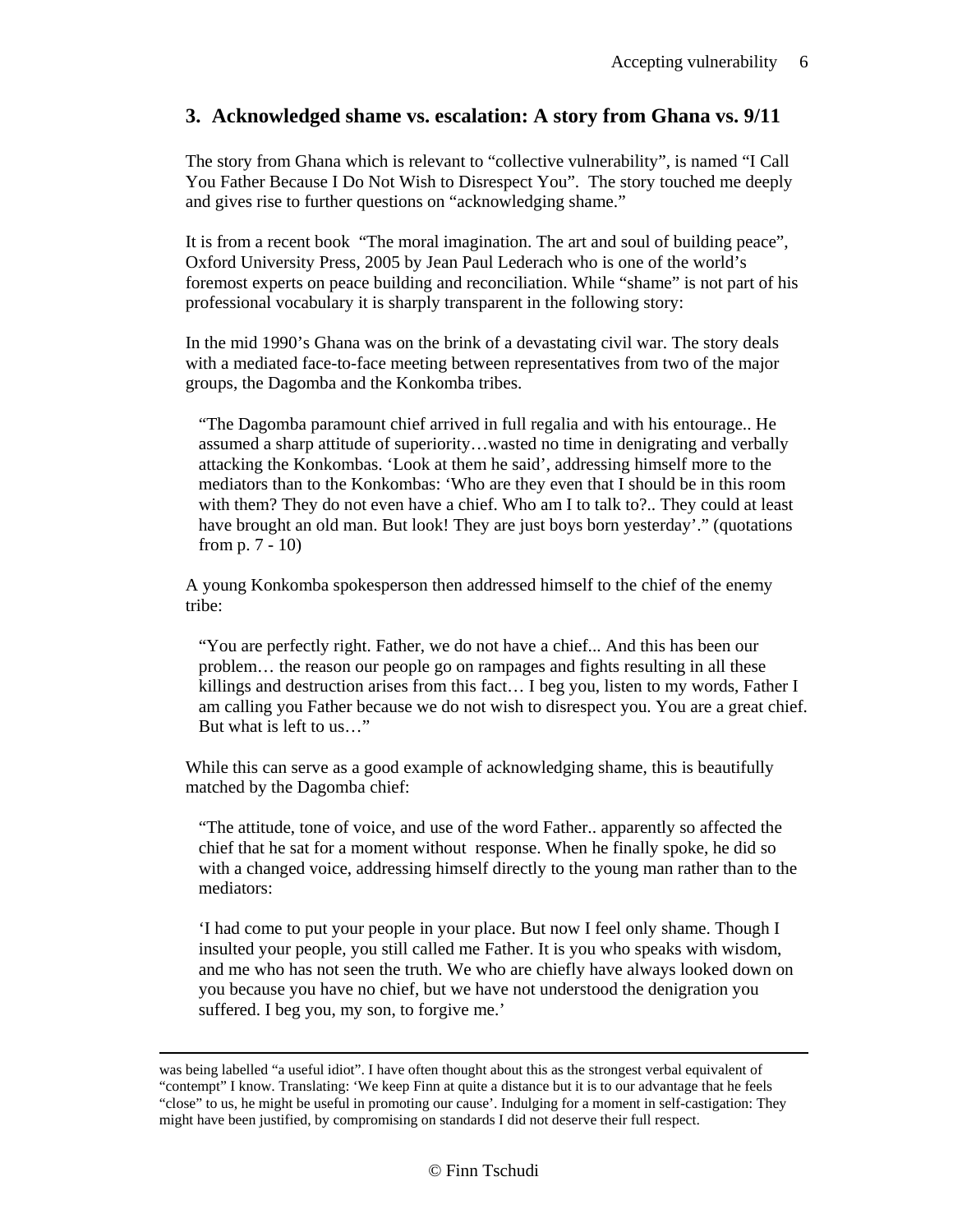At this point the younger Konkomba man stood, walked to the chief, then knelt and gripped his lower leg, a sign of deep respect. He vocalized a single and audible "Na-a", a word of affirmation and acceptance."

It remains to be added that this episode did not put an end to all disagreements but "perhaps the seeds that avoided what could been a full-blown Ghanaian civil war were planted in that moment."

The arrogance – hubris – of the Dagomba chief is met by a deep humility. When this humility is matched by the Dagomba chief they have both recognized their vulnerability and limitations. The reciprocation of "Father" with "Son" testifies to their close jointness in the "human family" – and a step on the road away from war and towards peace was made.

Right after 9/11 experience of collective vulnerability, and concomitant closeness to others were deeply felt around the world.

I quote from a message on Tomkins Talk (David Cook, 9/12 2001)

"Watching the trade towers burn and collapse had a kind of numbing overload effect on me.. Then when I entered the sanctuary of the church last evening for a prayer service, finding myself among other shocked friends gathered to find some comfort, the tears welled again.. This seems to be a lot about the importance of feeling connected at a time when the very fabric of our sense of connectedness and security has been rent apart in such an appalling manner."

I remember a commemoration in Oslo right after 9/11 where it was deeply satisfying that a priest, an imam, a rabbi, and a humanist joined in expressing empathy in the moment of tragedy and vulnerability. After the meeting innumerable ambulance cars and fire engines slowly graced the central roads – symbolically extending a hand to their brave brethren across the ocean who had been fighting to rescue whoever it was possible to save.

In an interview right after 9/11 Desmond Tutu called for "restorative justice, justice that does not seek primarily to punish the perpetrator, to hit out, but looks to heal a breach, to restore a social equilibrium that the atrocity or misdeed has disturbed." Don Nathanson called for conferencing in the spirit of Desmond Tutu.

In retrospect we can see that US was at a crossroad: Quoting further from David Cook's message:

"What have we as a people, through our political, social and economic structures done that has engendered the type of hatred and rage we saw unleashed yesterday?… we need a wake up call to .. ask what we need to do differently.. so that others don't feel oppressed and unjustly treated."

Desmond Tutu was even more explicit in the need for explicit recognition of shame in US: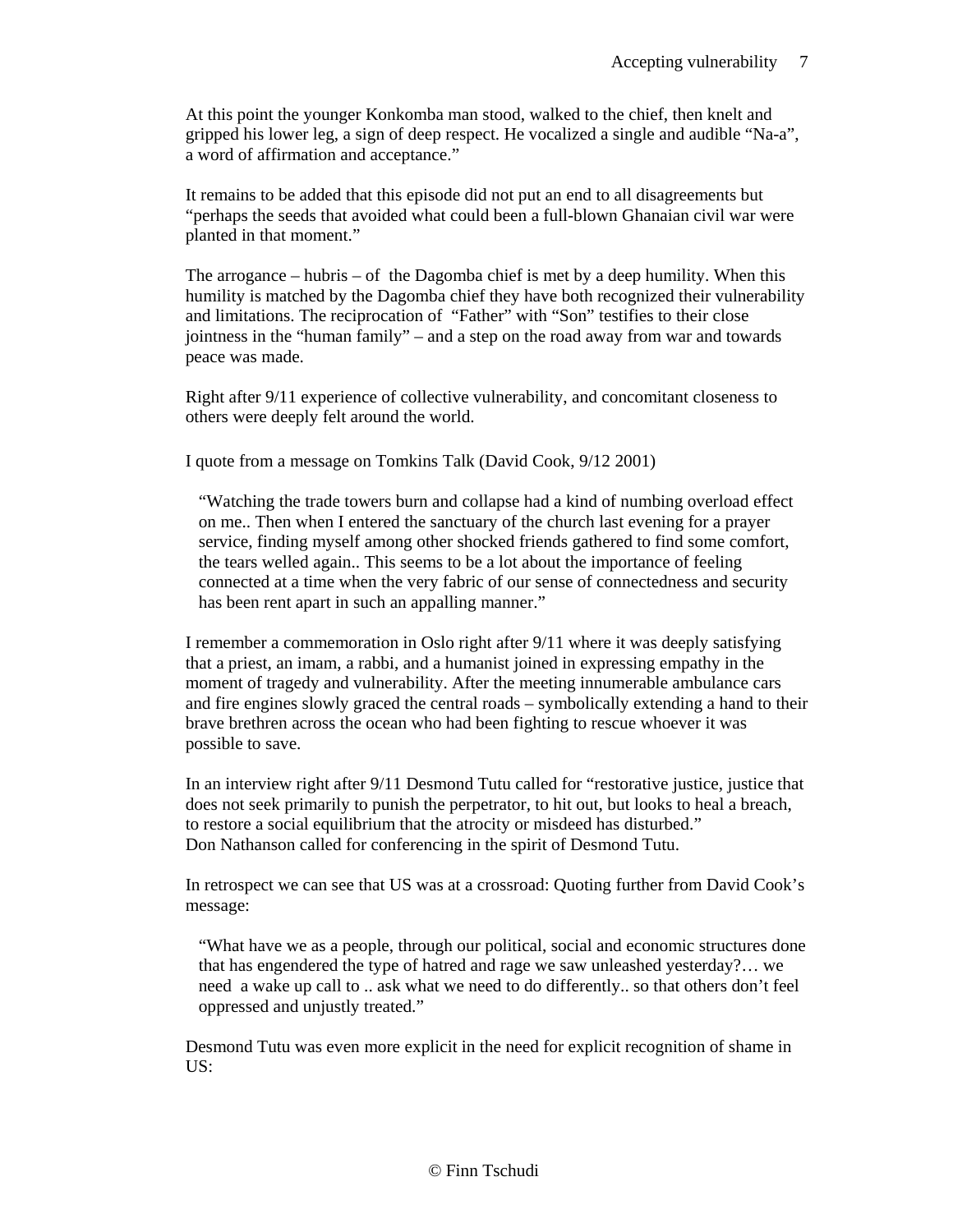"A nation can be held accountable for the holocaust, and so a nation must remember national achievements of which it is proud. It must recall the things that make it hang its head in shame and perhaps be a little less arrogant is it recalls its own anguish, bewilderment and impotence after September 11. It might then perhaps be led to think how others might have felt in Nagasaki and Hiroshima; how little girls running naked from napalm bombs were feeling."

We can see some similarity between the arrogance of the Dagomba chief and the cruel 9/11 attacks. Furthermore the humility Tutu calls for, as a response is similar to the humility of the Konkomba spokesperson. The US response and subsequent happenings, however, bear tragic testimony to "shame-rage spirals". US led war – state terrorism – in Afghanistan and Iraq seems to have played a major role in triggering further terrorists attacks, not only in Madrid, December 2004, and in London, July 2005, but also innumerable attacks in Iraq.

A major difference between the Ghana situation and 9/11 is that the first took place in a face-to-face encounter, whereas 9/11 was completely anonymous. The latter situation seems intrinsically far less conducive to soul-searching humility. A further difficulty is that US currently looks at itself as the leading country in the world, destined to show others the proper way.

Few things are more scary than US hubris. It is then of basic importance to support US citizens like David Cook, and do whatever is possible to promote a culture more tolerant of shame and shortcomings.

# **4. Conferencing, I – Thou, and the emphatic wall**

The story from Ghana might give the impression that collective vulnerability suddenly appears in a magical moment. This is, however, not usually the case. To illustrate this we take a further look at a story described in some detail in Neimeyer & Tschudi, 2003, 177-181. Briefly the chief characters in a conference was Jack, ridden by intense sorrow for his 16-year-old daughter, Pat, who had been killed in a car accident. Jill, the drunk driver was a 20-year-old unmarried mother who had just been released from psychiatric care. Jack's sorrow was only matched by his intense wish to make Jill – as far as possible – feel pain similar to what his daughter had experienced just before dying.. Jill had asked for a conference in order to be able to express her sorrow for what had happened to Pat's parents.

"the critical turning point of the conference came when Jack passed around a graphic photograph of the scene of the accident that had been taken by the police, providing a vivid portrayal of the disaster that all participants had in common. As the photo slowly made its way around the room, a reverential silence fell over the group, punctuated only by the occasional sob of a participant. This, in the words of the facilitator, was the point of the emergence of "collective vulnerability," experienced as a shared physical deflation. Joined in the poignant recognition of the frailty and brevity of life, a new sense of coherence within the community of conference participants was cemented. The sense of connection seemed to reach out and embrace Pat herself. With shared sadness but conviction, the group then turned toward forging an agreement." (p. 180)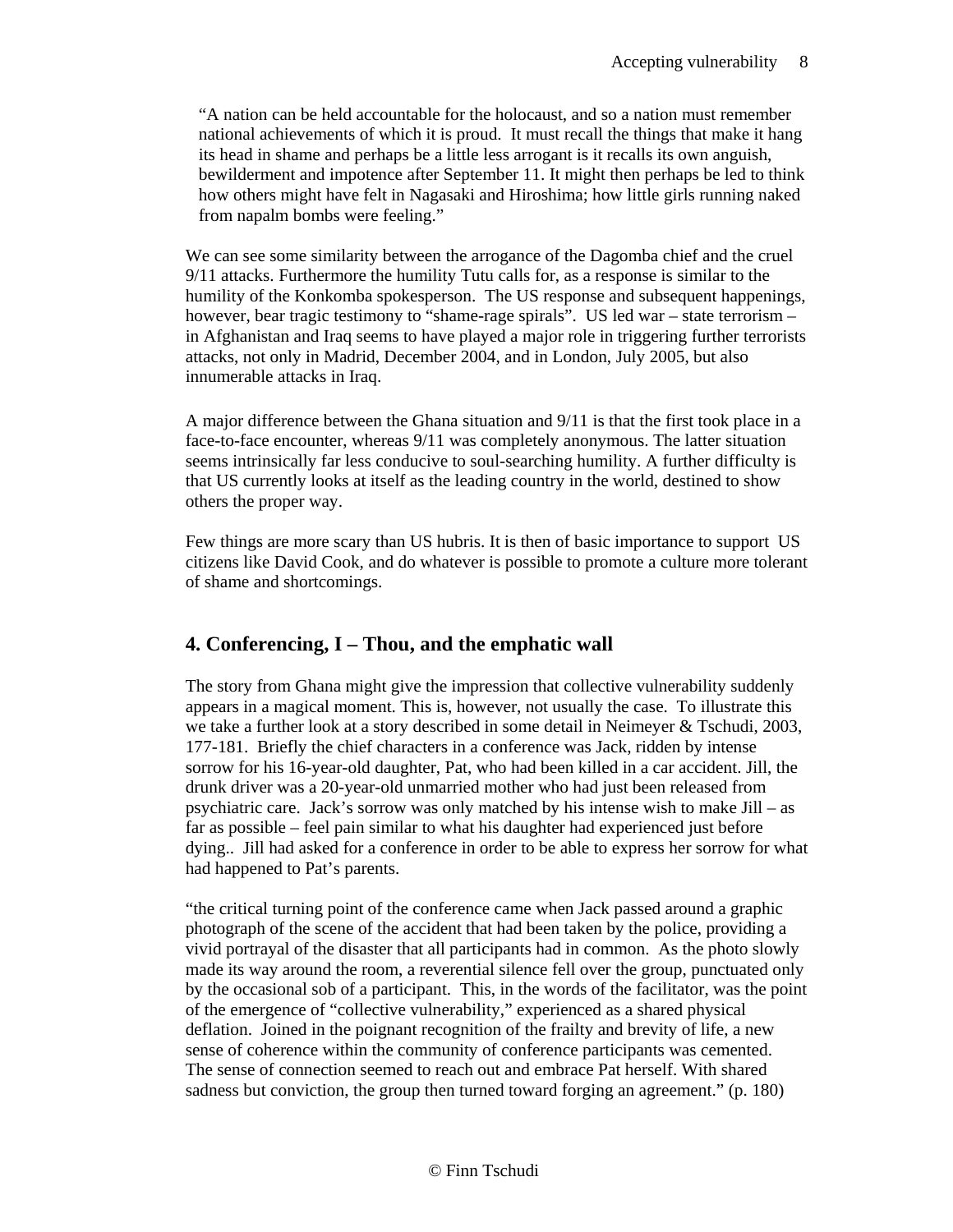which stated that Jack and Jill should cooperate on a program to prevent drunk driving among young people.

After the conference Jack admitted that part of him sought to reconnect with his daughter through Jill. (p. 188)

Before this, however, several things had happened which paved the way for the turning point as illustrated below:

- Jack had placed a picture of his daughter directly opposite to Jill, as if this magically could serve to inflict pain on her. At one point in the conference, however, Jill spoke directly to Pat's picture, saying she wished Pat could be there with them, and saying she wished it was she who had died. Much of Jack's anger then dissolved into a primary sadness, and he cried and held his wife's hand for the first time. Perhaps this abetted his "reconnection" with his daughter through Jill.
- The fiance of Jill's older sister told a moving story about the suicidal death of a friend and the father's inconsolable grief afterwards. Jack was visibly touched by the story.
- It turned out that Jill was not the only the one responsible for the accident. Several of her family who were present had seen that she was drunk when driving and could firmly have stopped her from driving. It is here of interest that in a related form of conferencing form Hawaii, ho'o pono pono, participants are often asked both about sins of omission – "what could you have done to prevent the happening" and commission – "what have you done that have contributed to the happening". A variety of such examples appeared during the conference. Furthermore Jill's uncle and Jack had extensive conversation about the nature of causality, and this served to underscore a wide distribution of responsibility.

The famous Australian playwright David Williamson – who has also studied psychology – has written a trilogy of plays (Williamson, 2002) inspired by McDonald and Moore's experience with conferencing. The play "A conversation" draws much of its inspiration from the Jack and Jill story. Here a young white girl, Donna, had been killed. The transgressor was Scott, a young black man with a predilection for brutal sexual assault, which in this case had led to an extremely painful death. Scott's mother wanted the conference in order to be able to convey her and other members of her family their sorrow about what had happened. Again the father was vindictive and the situation seemed deadlocked. What seemed to help turn the table was that both Donna's mother and Scott's mother came to exchange details about their children which brought forth a nuanced picture. Donna had had her haughty moments, which could be strenuous, and Scott had redeeming features. They thus came to a mutual recognition of both joys and worries of parenthood, and thus a joint vulnerability. Furthermore, as in the Jack and Jill story it was clear that several of the involved persons – on both sides – had to share responsibility for the terrible crime.

A common theme in the above stories – as usual in conferencing – is that at the beginning there are strong negative feelings, and one or more of the main characters are out to get the other. Put otherwise, there is a stereotypical picture of the other as "bad".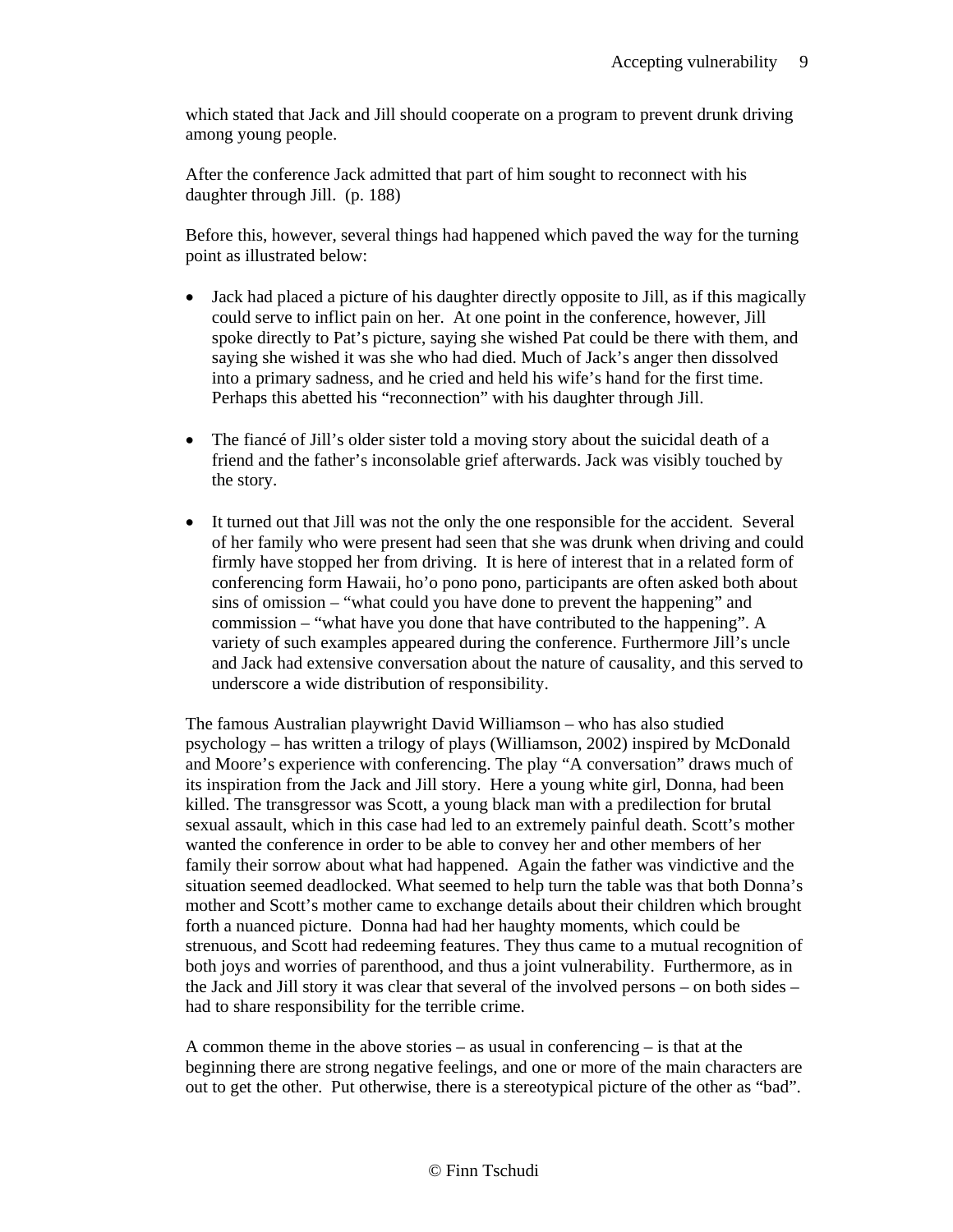As all the participants give their versions of their stories connected to harmful happenings the picture will get more nuanced.

At this point I think that Nathanson's (1992, 1997) concept of the "emphatic wall" is very useful. The point of departure for this concept is the basic insight that emotions intrinsically are highly contagious. Life, however, would be strenuous indeed if we always "allowed" emotions to "rub off" on us. We thus erect an emphatic wall to protect us. Sometimes we "defend" a high wall verbally, as when we tell small children to be quiet since we often are not primed to let ourselves be carried away by their high level of interest-excitement. As Buber once put it: "Each of us encased in armour whose task it is to ward of signals".

I think it is a natural tendency to show empathy when witnessing distress, and enjoyment when witnessing charming qualities in the other. Negative emotions, however, imply a high emphatic wall for such emotions. From this perspective a turning point in conferencing implies a pronounced lowering of the emphatic wall, or breaking through the armour in order to experience the full humanity of the other.

Much is known about how to "encase in armour". Sadly this is part of the training of soldiers; not to see the other as a full-blown person but just as "the enemy".

What is much needed, however, is an understanding of the reverse process, how to break through the armour. As yet I cannot see any clear-cut answer from conferencing. It may not be possible to find a simple formula. It does, however, appear that it is important that a "breakthrough" resonates with deeply felt personal experience. Or perhaps many small dents can add up?

Glover (2000) has a fairly comprehensive and depressive survey of human cruelty during the last century. There are, however, rays of light when he gives examples of what he also calls "breakthrough" (of the human response). An example is a helicopter pilot who came to witness the carnage carried out by US soldiers at My Lai during the Vietnam war. When he saw a small child about to be killed this reminded him of his own small child, and the "resonance" made him take steps to end the slaughtering.

To quote from Martin Buber's (1958) celebrated book "I – Thou". What we must hope for is more widespread:

" I – Thou relations which signifies solidarity of connection. [*cf. communion*] I – Thou can only be spoken with the whole being and establishes the world of relation, whereas I – It is the word of separation [*cf. agency*], a world of objects."

Conferencing is a fascinating laboratory for witnessing a budding emergence of  $I -$ Thou from a petrified world of  $I - It$ . In a more mundane language typical retributive processes emphasize a segmented view of the world whereas in the restorative world the whole person – embedded in a network of relations – appears, as already pointed out in Nils Christie's (1977) seminal article.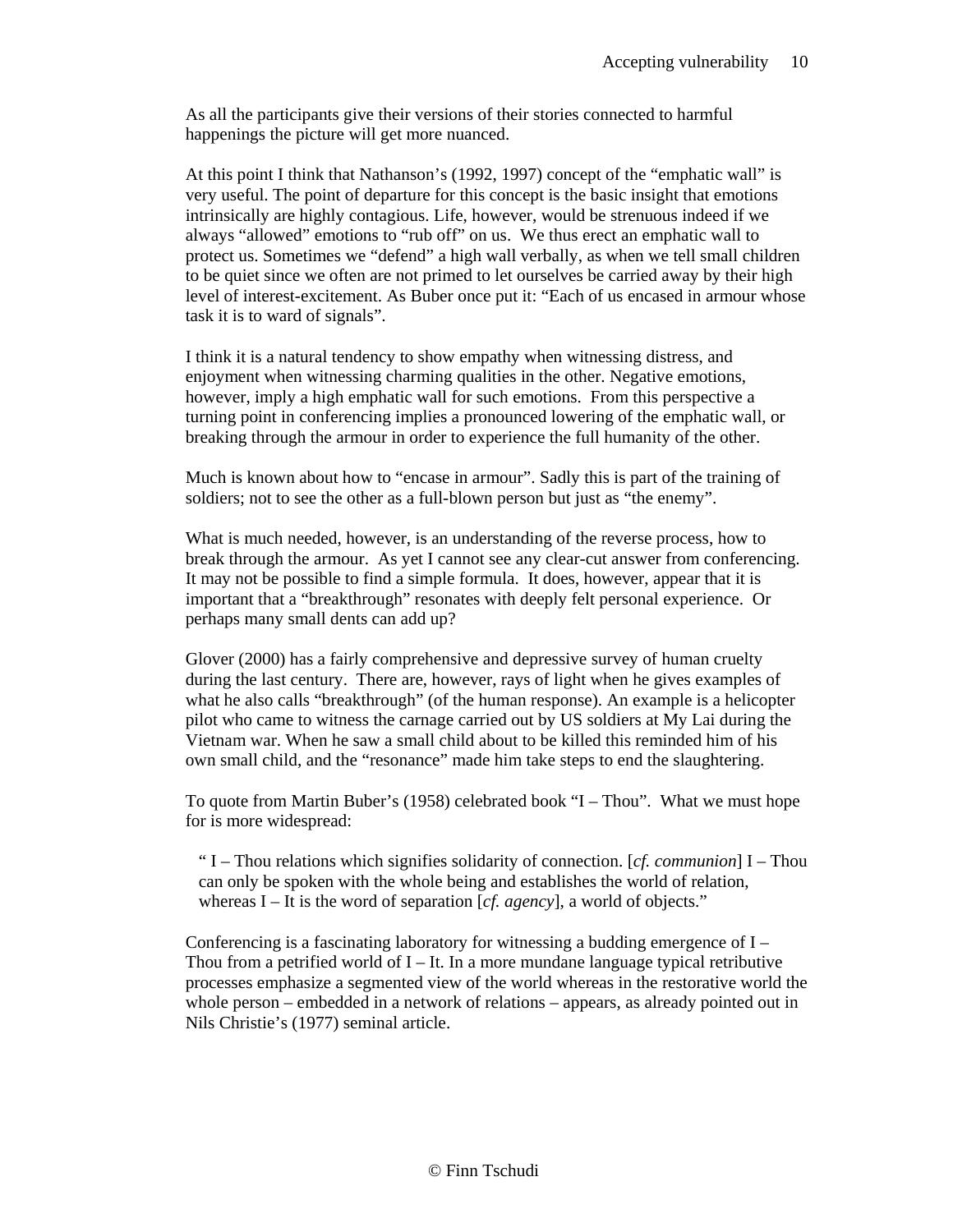### **5. Agency and communion in conferencing**

Communal / agentic is from David Bakan's (1966) *The duality of human existence. Isolation and communion in Western man*.. "Isolation" is a feature of "agency" , and the contrast between agency and communion is described as follows :

"Agency manifests itself as self-protection, self-assertion, and self-expansion. Communion manifests itself in the sense of being at one with others organisms. Agency manifests itself in isolation, alienation, and aloneness; communion in contact, openness, and union."

For Bakan:

"the villain is unmitigated agency. The moral imperative is to try to mitigate agency with communion. The moral imperative to which I subscribe was magnificently expressed by Hillel many years ago; "If I am not for myself, who will be for me? But if I am only for myself, what am I? The first speaks of agency, the second, of communion, both together, the integration of the two. " (p. 14- 15)

I wish to draw attention to an African answer to the last question "if I am only for myself.." The answer is that this is impossible. The African concept *ubuntu*, may be translated as "I am because you are" that is to say "our humanity is inextricably linked together". The best known example of ubuntu in practice is found in the South African Truth and Reconciliation Committee. cf. Bishop Tutu's (1999) : *No Future Without Forgiveness.*

A story from Neimeyer & Tschudi (2003) – where I was fortunate to witness the conference– concerned how a school should deal with an all out fighting between "Lebs" (immigrant student of lebanese descent) and "Aussies" (native-born students of Western European background)

When the parents were invited to tell how they had been affected by the conflict, one Aussie father expounded a remarkable theory: "The problem with you Lebanese," he declared, "is that you fight like a pack of dogs. Aussie boys fight one-on-one, not like you, where a whole pack attacks one boy." This characterization triggered real consternation and angry interruptions, but the father continued to hold forth. A necessary condition for improvement, he argued, would be for the Lebs to "learn to fight the proper way," like the Aussies. However, he conceded contemptuously that this was unlikely, as the "dog-fighting was in the genes of the Lebanese."

At that point, an older sister of one of the Lebanese boys became especially upset, and addressed the facilitator both verbally and non-verbally with the message, "You can't let this go on." Restraining himself, the facilitator simply nodded back to her to signal, "It's up to you to say what you feel must be said." The essence of her response to the group can be summarized as follows:

Where are we now? We have come here to find out what can be done to prevent further fighting and make this school a peaceful place. But now we are no better than the boys when they were fighting. We must set a good example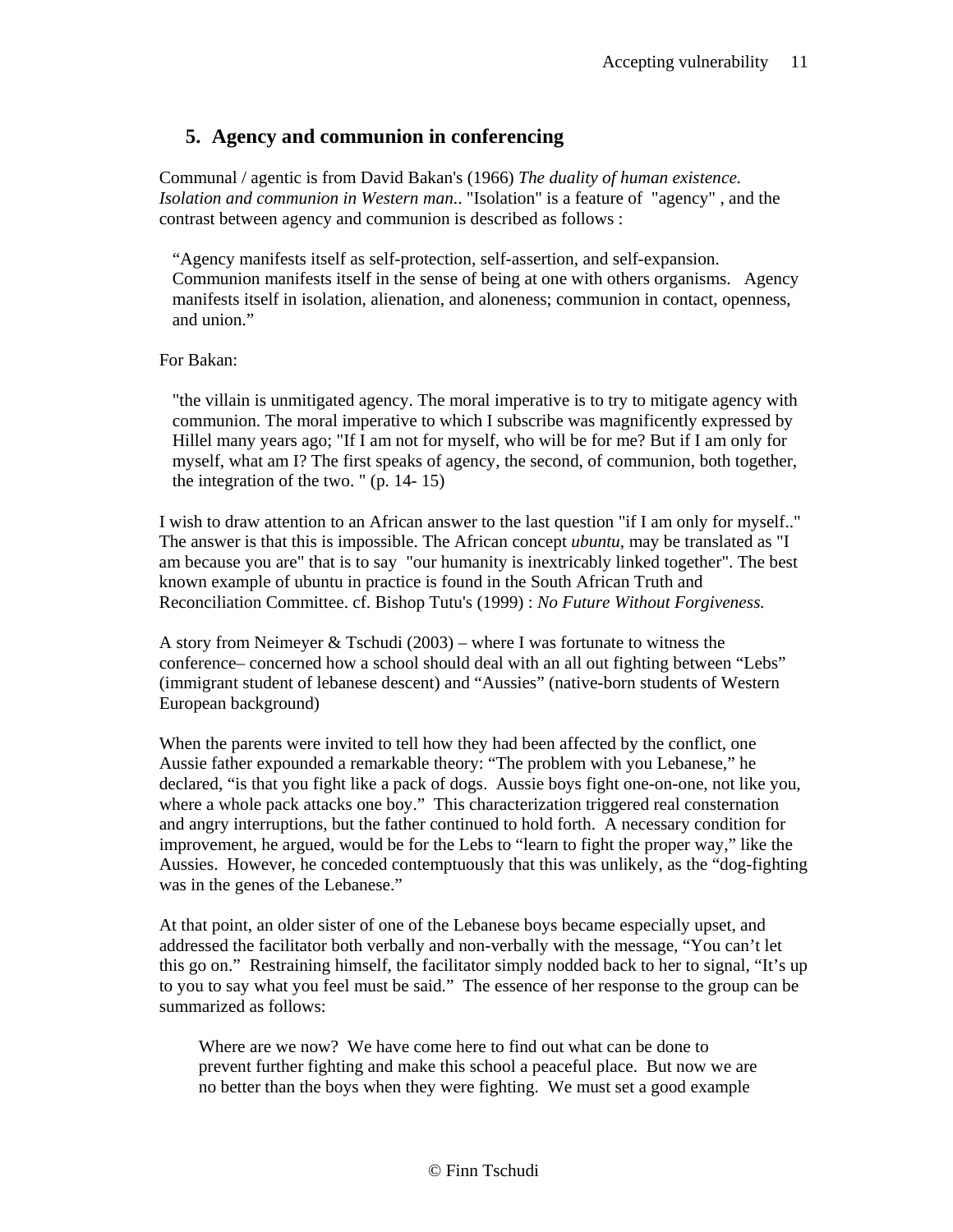and stop fighting among ourselves, and concentrate on what can be done to improve the situation at the school.

This earnest plea made many of the adults feel shame, and the emotional climate turned from conflict to cooperation and creative goal setting followed. (p. 181-182)

After the conference John, David, and I mentally embraced the lebanese sister, she had carried the day! John – the Convener – might have said much the same as she did (substitute "you" for "we" above). The impact, however, would have been quite different, it would have sounded patronizing; like an authoritarian teacher scolding children for not behaving properly.

This illustrates the "horisontal" structure of conferencing; there is no "authority" to solve the problems, this is the responsibility of the group. The aussie father clearly was on to sidetrack the group, and being sidetracked is in the Tomkins tradition a shame inducing experience. When John refused to help her with the shame experience, she was left to her own resources. She managed beautifully to induce a collective shame/ vulnerability and avoided the compass of shame reactions. She neither "attacked other", nor "withdrew" to mention two likely alternatives.

Her reaction required strong agency, self-confidence, and this was put to use in service of "communion" - putting the group on a productive track.

The last story to revisit from Neimeyer & Tschudi (2003, p.182-184) is about Cathy who had been sexually abused from the age of 12, and for 20 succeeding years by David, a tenant who lived in her home Like many victims of long-term abuse she had lived in a kind of "vacuum", reduced to seeing the world through David's eyes. Both her agency and her capacity for wider communion had been hampered. She did, however, manage to muster courage and got in contact with Terry O'Connell who organized a conference. Even though David in no way accepted responsibility for his behaviour the conference had a remarkable impact on Cathy's life, and she could say (p.183-184):

I'm free…. Deceit and corruption officially ended the night of the conference. I'm free to perceive, decide and behave in a way appropriate to myself and not to the perpetrator of my life.

Everything has changed because I have changed. Before the conference [my friends and family] didn't know how to behave towards me. Terry was good at making my parents see things from my point of view. My father changed – now he shows me courtesy…. The conference allowed the best of humanity to come out. I felt renewed, a rebirth. I'm not the same person after this.

The joyful conclusion of the conference underscored Cathy's personal transformation. Summarizing the support and social mingling that characterized this occasion, she noted:

There was euphoria at the end, hugging all over the place. David's wife hugged my father. [His sons] hugged my sister. I had been emotionally scared of them, [but] one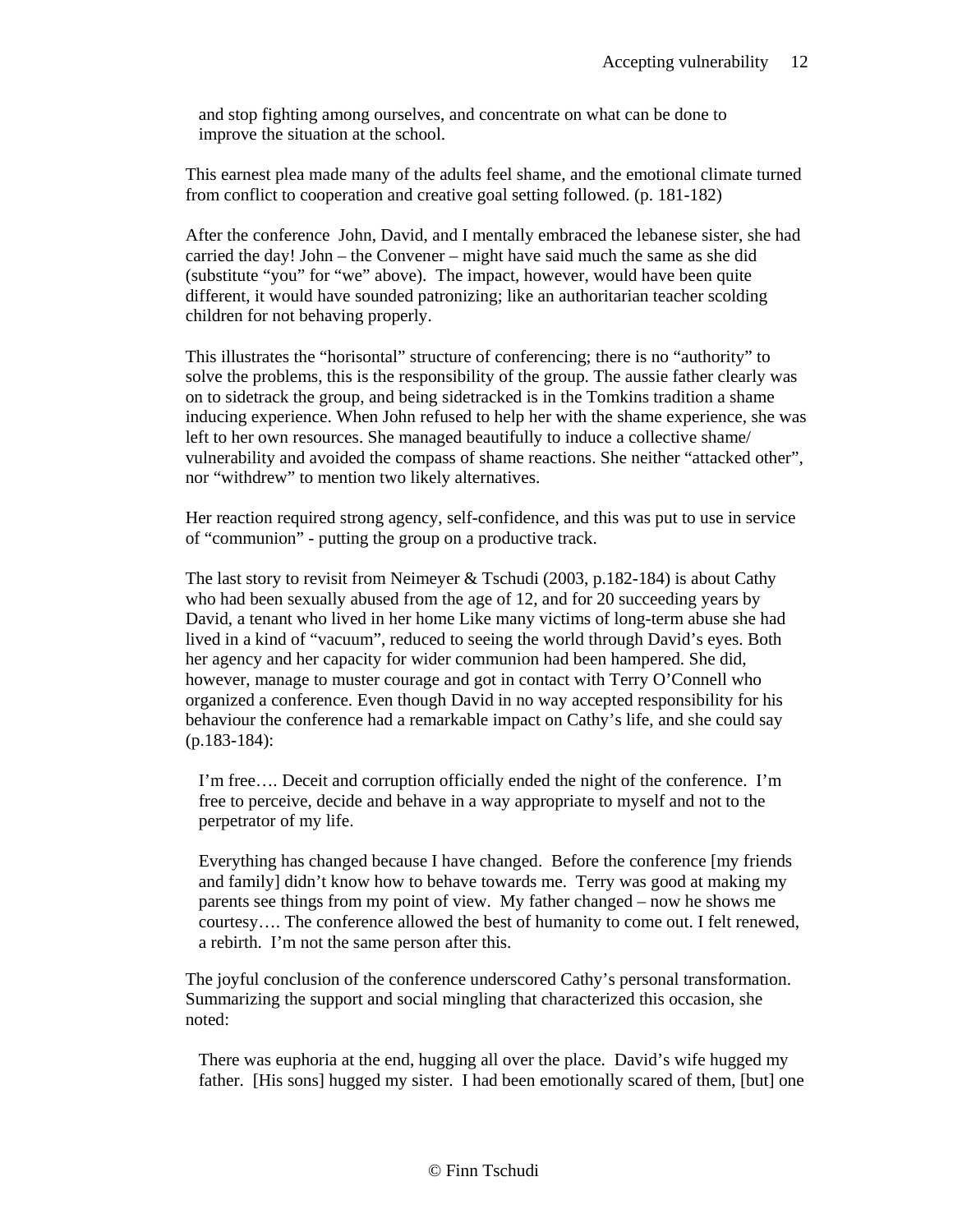of them asked me to keep in touch, and gave me a hug. I never expected that. Other people came to tell me that they also had been abused, both men and women. Indeed, one of two therapists in attendance who had worked with Cathy remarked following the meeting, "I did not sleep last night. I think I will have to go back to the drawing board. I could not have achieved half of what this conference has, even if I worked for the next ten years."

This case illustrates that her experience of communion in the conference strengthened her agency, "a rebirth". Discovering herself as a "free" person also brings to mind the South African *ubuntu* spirit: "I am because you are" or "my humanity is tied up to your humanity". Agency and communion harmoniously coexisting!

# **6. A mythical(?) story from Caucasus**

Lee Ross (personal communication) told the following story he had heard when he once visited Caucasus. In cases where there had been a long history of bloody revenge between two mountain tribes it might come to pass that a leader of one of the tribes decided to make a call for peace. He would then wait for an occasion when there was a grand celebration at the other tribe, perhaps an important marriage. He would then walk alone, crossing the mountains between the tribes, and arrive in the midst of the celebrations. Usually an elder woman would be the most important person at the celebration.

Our protagonist would then walk to this woman, rip apart her blouse and start sucking her breast, exclaiming "my mother". It should be understood that he thus put himself in a rather precarious position. If anything did not ring quite true he would not return from the place. If, however, the women patted his head and said "my son" the occasion was set for reconciliation.

We notice the similarity with the Ghana story – reconciliation involves making oneself (extremely) vulnerable – and may lead to deep recognition of "jointness", riding on the most intimate family relations.

The point Ross wanted to make, however, was that in US culture he had found a too facile call for reconciliation: "let's shake hands", "just say 'I'm sorry' " which he saw as sharply contrasting with the story above. Hopefully this story underscores that reconciliation may call for the deepest aspects of human jointness.

A similar theme is evident in the previous Jack and Jill story. When Jill's uncle repeatedly emphasized that Jill all the time had wanted to say "I'm sorry". Jack responded that he did not believe it for a minute. When she said that she had asked her solicitors if she could contact Jack to apologise they had instructed her that under no circumstances was she to make contact. So she had not contacted Jack. At this point Jack muttered something like "garbage" under his breath and the air stayed very tense.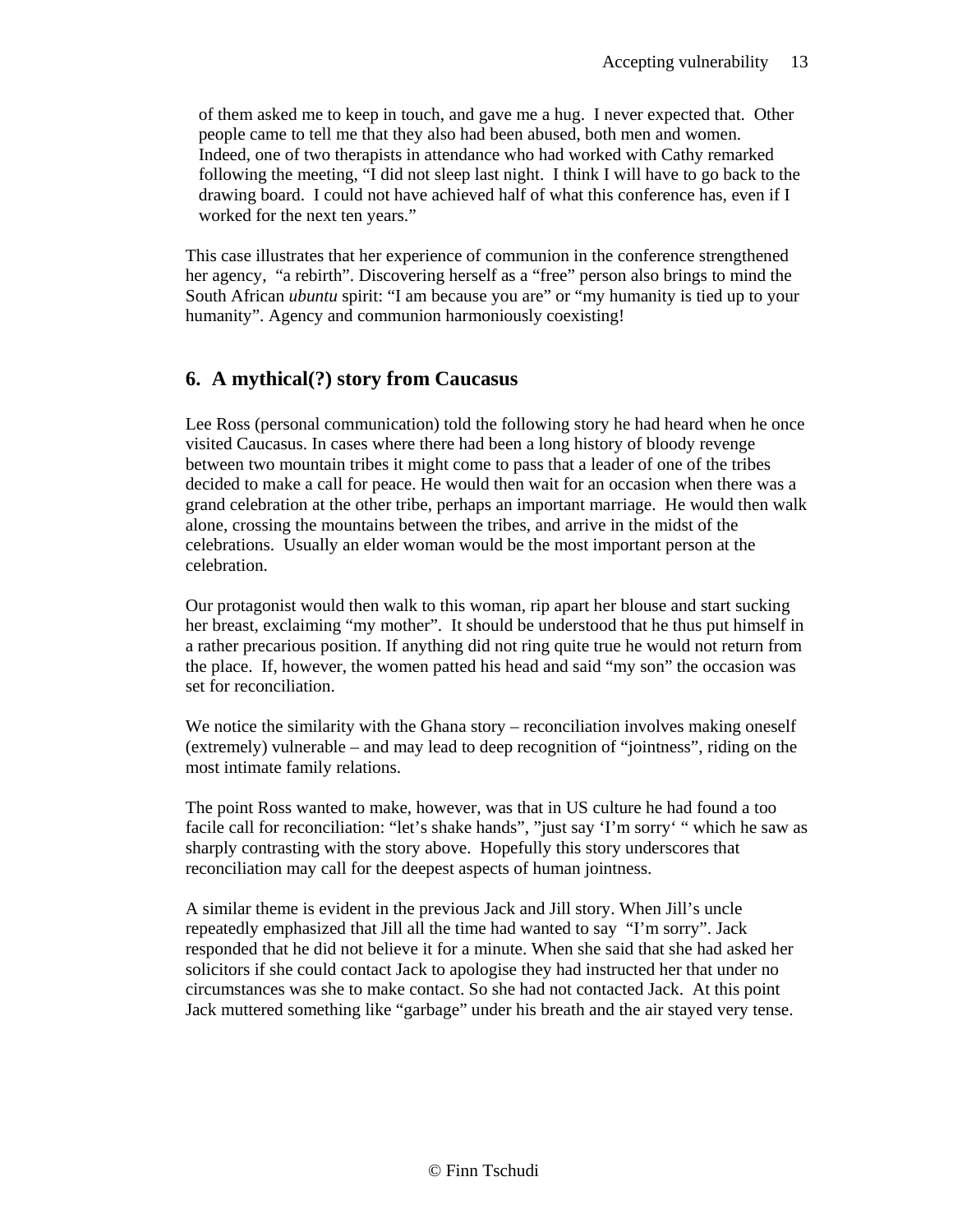# **7. "Therapy" – using the Ghana story to encourage vulnerability**

At Tomkins Talk Daven Morrison pointed out the difficulty of working with organizations where self-assertion ruled the day and there was "a tremendous resistance to acceptance of a common humanity." and a hunger for interest-excitement and a concomitant intolerance for the softer emotion of joy-enjoyment<sup>4</sup>. In other words rampant agency with little concern for communion ruled the day. This led me to suggest that a meeting starting with the Ghana story might set the stage for fruitful interchange.

First, the story should be put on internet – freely available to everyone. Further details might be added, and also a prelude especially written for occasions as sketched below.

Second, the story is read aloud, or read silently, or enacted as a drama, and or choreographed in a dance and showed (live or videotaped) for your group. (What might your favorite mode be?)

Third, the facilitator/convener has a statement running along lines as: This story usually evokes strong emotions. Close your eyes stay with the emotions for a while. [you might perhaps use your preferred encouragement to meditate]. Can this story tell us something about our situation?

In the spirit of conferencing instead of a group constructing a joint story of critical happenings, the task is thus to try to forge a joint story from the two tribes story – hopefully embodying "healthy empathy".

I can in my mind immediately hear a "yes, but" running along the lines this "sounds very nice and charming, but these tough-minded guys would reject such a story as completely irrelevant to their situation." At this point I can draw on an insight from John Braithwaite. In *Restorative practice and responsive regulation*, 2002, he takes important steps in treating conferencing (restorative practice) and business regulatory practices under the same umbrella.

He has elaborated the concept "soft target". The thinking is that – for instance in cases where a business has swindled a community for an untold million of bucks, most of the business leaders may be tough-minded, "business is business", and be willing to spend a few of the millions to line the pockets of greedy lawyers. Braithwaite would then take the premise that not all concerned would be equally tough-minded, somewhere you could find an honest person willing to stand by "this is to bad, we must make amends". So my suggestion is that similarly it is necessary to have a "soft targets" in the group,

The outcome of such a session might be a wish for workshops on e.g. on dialogue, emphatic listening (including the often hard task of listening to oneself!) etc . Perhaps it might also be useful with one or another variant of "solution oriented approach", "appreciative inquiry" etc.

 $\overline{a}$ 

<sup>&</sup>lt;sup>4</sup> In the Tomkins tradition there are two basic positive emotions; interest-excitement, and joy-enjoyment. Tomkins sees interest-excitement as a dominant Western emotion, joy-enjoyment being more characteristic of the East, Tomkins (1991, p.250)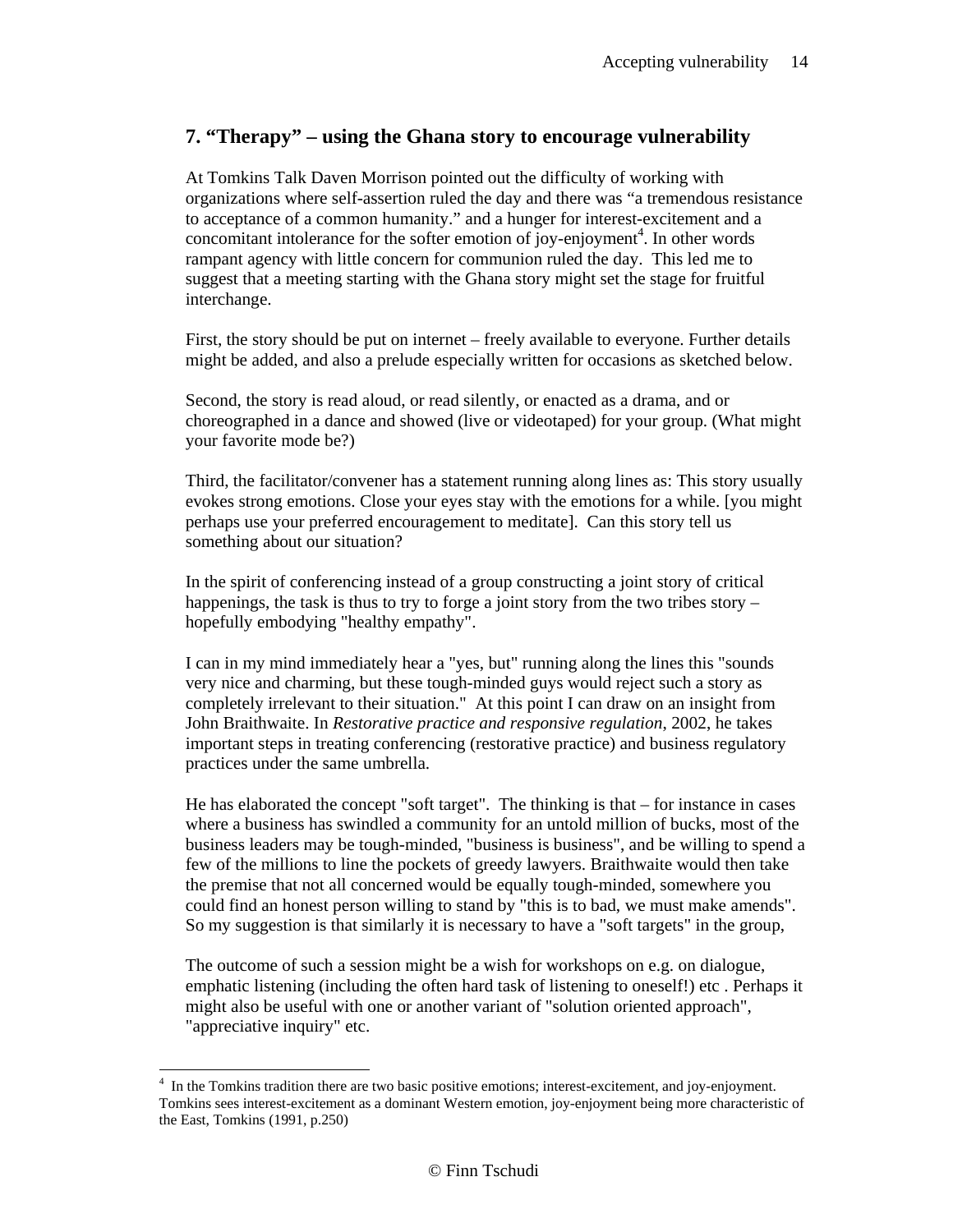I might add that I am in the process of assisting some friends in launching a fairly largescale research project on the use of art in furthering dialogues between conflicting groups. Vegar Jordanger (2005) has written a paper on "Music Journeys" where he has a moving description of how a carefully selected set of musical pieces created a deep state of "collective vulnerability" in a group where both Russians and Chechens participated (hard to find more serious conflicts than between main Russia and Chechenya) leading on to constructive scenarios for the future of those troubled areas.

This gives rise to the question of the relation between use of music and other types of art in bringing forth collective vulnerability. We hope to launch a project with international affiliates, hopefully including Lederach .

#### **8. Unmitigated agency - hubris**

The call for humility and recognizing vulnerability should be matched with a warning against "unmitigated agency" which is more than just "the villain" for Bakan. He devotes a chapter to a figure conspicuously absent from all? modern parlance, the figure of Satan. Bakan's thesis with respect to this figure is that :

"Satan is a projection in which the agentic in the human psyche is personified. The characteristics attributed to Satan are universal in man, and through the appreciation of these characteristics we can come to a better understanding of the agentic aspect of man himself. "(p. 39)

A major aspect "for understanding the mechanism associated with the Satanic image is that of separation" (p. 45) Bakan draws attention to how Satan is seen as a "fallen angel" who separated himself from God. To illustrate the breadth of Bakan's analysis he states that "cell divisions may be taken as a model, and perhaps the ultimate biological example of separation" (p. 45). He reads Freuds original model of libido in the vein of unmitigated agency since for Freud libido was associated with "sadism, independence, solitariness and estrangement" (p. 165) Perhaps in a somewhat speculative vein Bakan from this Freudian basis interprets some research as establishing a (tentative) association between cancer and "unmitigated agency". However that may be: "Cancerous growth" seems an apt metaphor for unmitigated agency, a lethal growth without any blessing of concern for a larger unity, a growth completely lacking any "communal" features.

On a psychological level unrelenting quest for mastery of an external world – at the expense of being connected to this world – may lead to "the sense of despair which comes with a failure to master the world . .so well described by Kierkegård in *The sickness unto death*, that leads to the projection" (p. 50).

 The closest parallel to Bakan's analysis I can think of in the Tomkins tradition is that shame may be the result when "desire outruns fulfilment". Since this, however, may be ubiquitous I might add *ad extremis* to "desire outruns fulfillment".

A related parallel to "unmitigated agency" in the Tomkins tradition is excessive pride, or hubris. We should not forget that hubris was the sin of arrogance when mere humans trespassed the limits set by the gods. The myth of Ikaros is the primordial example of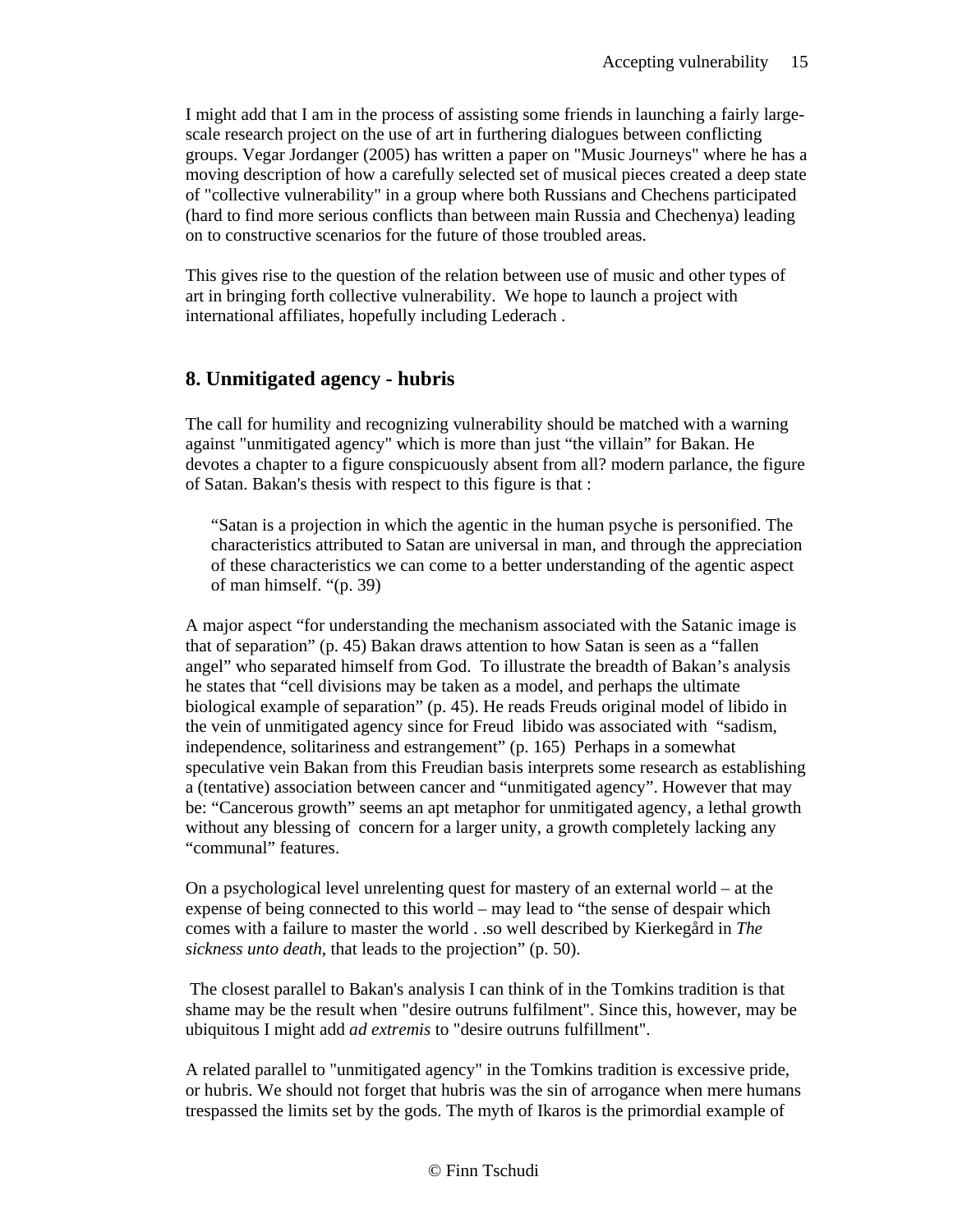hubris.. Ikaros wanted to fly to the sun but as he got higher and higher and approached the sun the wax fastening his wings melted, and he fell into the ocean and drowned.

Hubris gets scant treatment in Nathanson's (1992). There is, however, the suggestion that hubris involves confusing an attribute (small part of us) and our whole self. (p.213) Hubris may, however, be a topic of no less importance than shame!

The Ghana story in section 3 may be stylized as exemplifying an interpersonal reconciliation script:

| Dagomba chief         | hubris                                       |
|-----------------------|----------------------------------------------|
| Konkomba spokesperson | (deferential) respect, showing vulnerability |
| Dagomba chief         | humility, accepting vulnerability, and shame |
| <b>Both</b>           | reconciliation, mutual forgiveness           |

There is an implicit premise in the suggestion in section 7 to use this story in a constructive way: When Bakan talks about 'unmitigated agency' he is referring to "universal characteristics" – we all have some of the Dagomba chief's hubris. By the same token we might also be capable of showing respect – helping to bring forth humility and reconciliation. Stated in this way the story might be useful as an allegory both for intraindividual and interindividual processes – including processes at state level.

I cannot but see similarities between the current US foreign policy in many troubled countries and the opening remarks of the Dagomba chief. This, however, does not seem to elicit much respect around the world, and at present we are all caught in ill-boding spirals. Furthermore it seems that US foreign policy is under the spell of hubris as spelled out by Nathanson. One unmitigated agentic attribute – military power – seems confused with the whole or "engulf the field". Might we come to witness that like for Ikaros the "wings may melt" and spell the end of the US empire?

Furthermore, locked in one mode it may be difficult for the reigning people in US to distinguish signs of "respect" from "weakness", mere fawning or "deceit".

We should not forget that respect for the adversary, and concern for saving face was crucial in avoiding a global catastrophe in the Cuban missile crisis in 1962. Braithwaite expresses the hope that national leaders in crisis situations will acknowledge their fear of shame – like Kennedy and Krushscev – so that they prevent shame - rage spirals (p. 189-190).

Heavy reliance on military power – abetted by "rational actor model" - goes far in exemplifying "unmitigated agency". We strongly need the mitigating power of the communal spirit, a guiding principle for all restorative practices.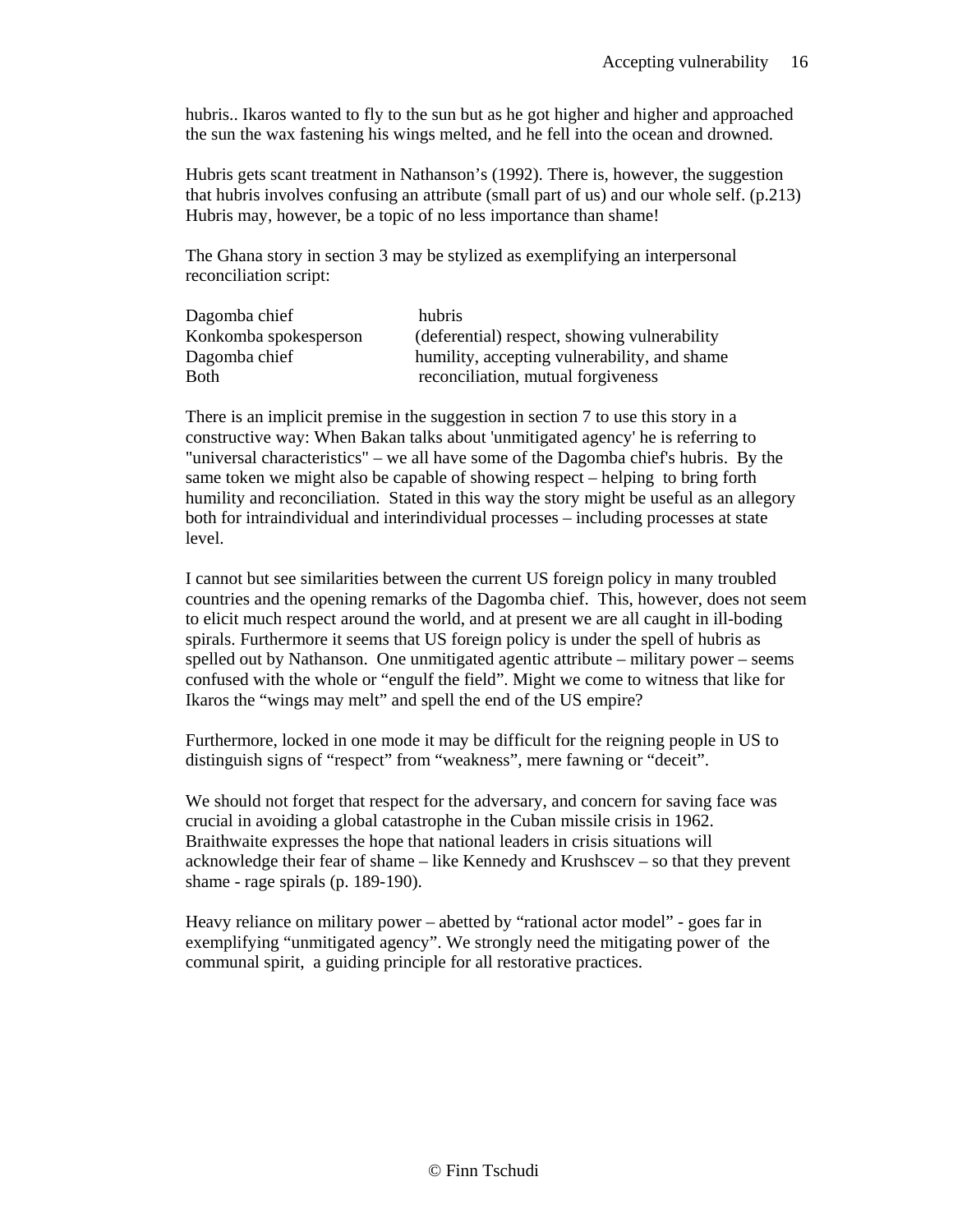# **9. Concluding comments<sup>5</sup>**

 $\overline{a}$ 

In the present context: 'hubris', 'showing respect', humility', 'shame' etc. may be seen as different voices which we all have. There are, however, individual and cultural differences in how easy or difficult it is to call forth the different voices. Put otherwise there are "emphatic walls" for a variety of "voices". All the nine basic affects have their important function, and likewise I think all voices mentioned here are important. If, however, there are pronounced imbalances serious problems result. Here I have especially tried to draw attention to unmitigated agency, which violates a sane and healthy balance between agency and communion, cf. section 5. It may be healthy to recall Aristotle plea for finding a "golden middle way"!

What about religion? When working with this essay a quotation from Bateson (1979) comes to mind. Going through a nested sequence of higher order systems he ends by saying "there is a larger system..call it God if you like". He also writes:

'We have lost the core of Christianity. We have lost Shiva, the dancer of Hinduism whose dance at the trivial level is both the creation and destruction but in the whole is beauty. We have lost Abraxa, the terrible and beautiful god of both day an night in Gnosticism." (p. 17-18).

Perhaps we have lost recognition of a need for grace – facilitation of forgiveness and reconciliation – descending on our troubled world. It may be an advantage with religious faith when working for reconciliation. I cannot say that such faith is necessary but I can pray that we draw more inspiration from people like Mohandas Gandhi, Martin Luther King, Mother Teresa, and Desmond Tutu, and I here want to add the mennonite Jean Paul Lederach who provided the beautiful story from Ghana.

I have here tried to draw in experiences of vulnerability and shame both in concrete conflicts and as aspects of larger culture. When such experiences are recognized in art, myth and religion, this may facilitate recognition of joint humanity in concrete conflicts – what we have called collective vulnerability. This may again inspire joint, creative ways out of deadlocks.

<sup>&</sup>lt;sup>5</sup> The notion of recognizing different "voices" both within and between persons is elaborated in chapters by Sissel Reichelt's and Arild Ambø.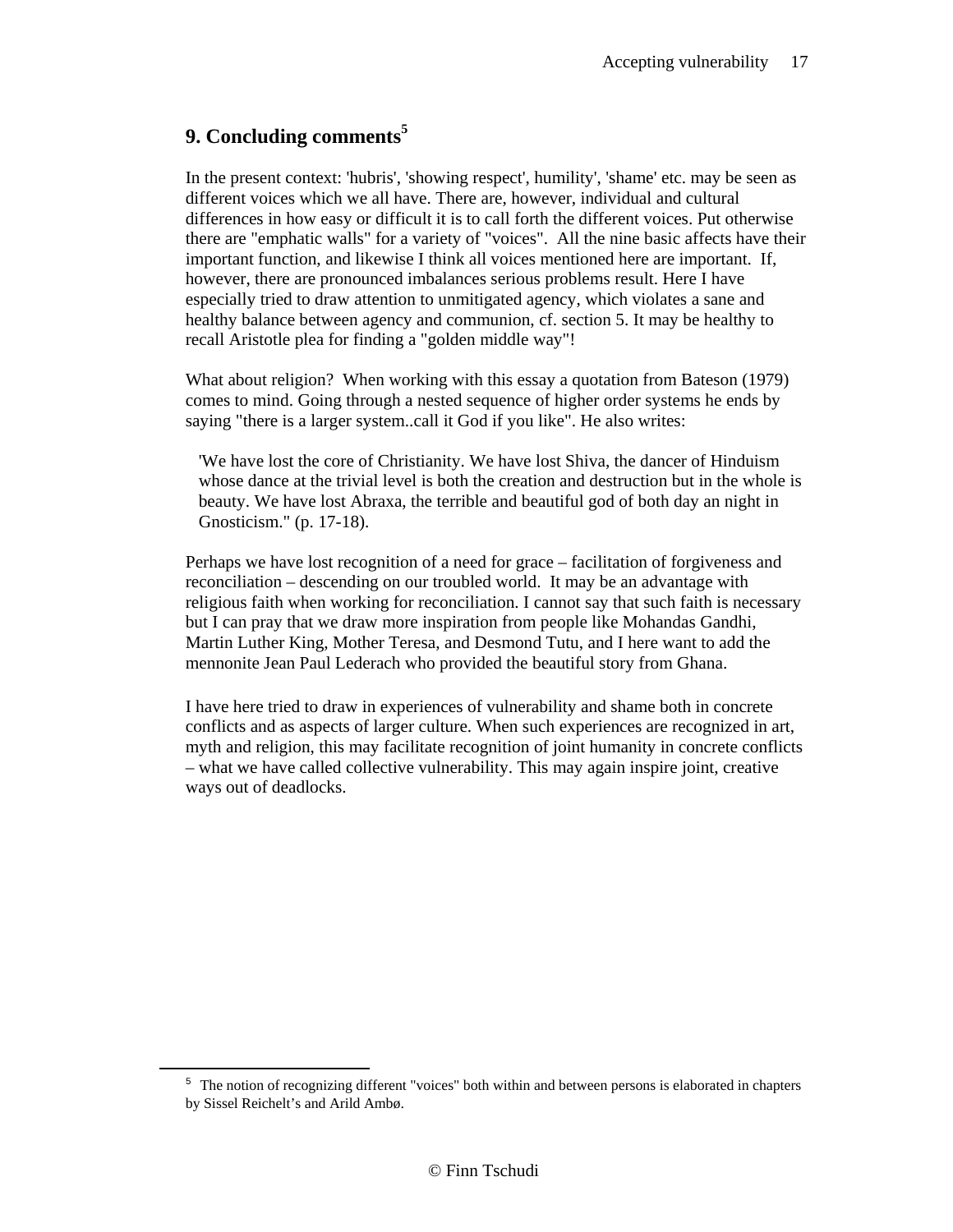#### **References**

- Bakan, David (1966). **The Duality of Human Existence. Isolation and Communion in Western Man**. Boston: Beacon Press.
- Bateson, Gregory (1979). **Mind and Nature**. New York: Dutton
- Braithwaite, John (2002). **Restorative Justice and Responsive Regulation.** Oxford: Oxford Univesity Press.
- Buber, Martin (1958). **I Thou. Edinburgh.** T & T Clark
- Christie, Nils (1977). Conflict as property. **British Journal of Criminology**, 17, 1-14
- Demos, Virginia E. (Ed.), (1995). **Exploring Affect. The selected writings of Silvan S. Tomkins.** Cambridge: Cambridge University Press.
- Glover, Jonathan (2000). **Humanity. A Moral History of the twentieth Century**. London: Jonathan Cape.
- Jordanger, Vegar (2005). Musical Journeys as a tool for dialogue and track-two diplomacy. Manuscript.
- Lederach, Jean Paul (2005). **The Moral Imagination. The art and sould of building peace.** Oxford: Oxford University Press
- Moore, David B, & McDonald John M. **Transforming Conflict.** Sydney: TRANSFORMATIVE JUSTICE AUSTRALIA PTY LTD
- Nathanson, Donald (1992). **Shame and Pride.** New York: Norton
- Nathanson, Donald (1997). From empathy to community. **The Annual of Psychoanalysis. 25,** 125-143**.**
- Neimeyer, Robert A., & Tschudi, Finn (2003).Community and Coherence: Narrative Contributions to the Psychology of Loss and Conflict. In Fireman et. al. (Eds.), **Narrative and Consciousness: Literature, Psychology and the Brain** (166-191). New York: Oxford University Press
- Scheff, Thomas J. (1994). **Bloody Revenge: Emotions, Naionalism and War**. Boulder: Westview Press.
- Tschudi, F. & Reichelt, Sissel (2004). Conferencing When Therapy is Stuck. **Journal of Systemic Therapies**, **23**, 38-52
- Tomkins, Silvan S. (1961, 1962, 1991, 1992). **Affect Imagery and Consciousness**, Volume l - lV. New York: Springer.
- Turner, Frederick (1995). Shame, Beauty, and the Tragic View of History, **American Behavioural Scientist**, **38**, 1060-1075.